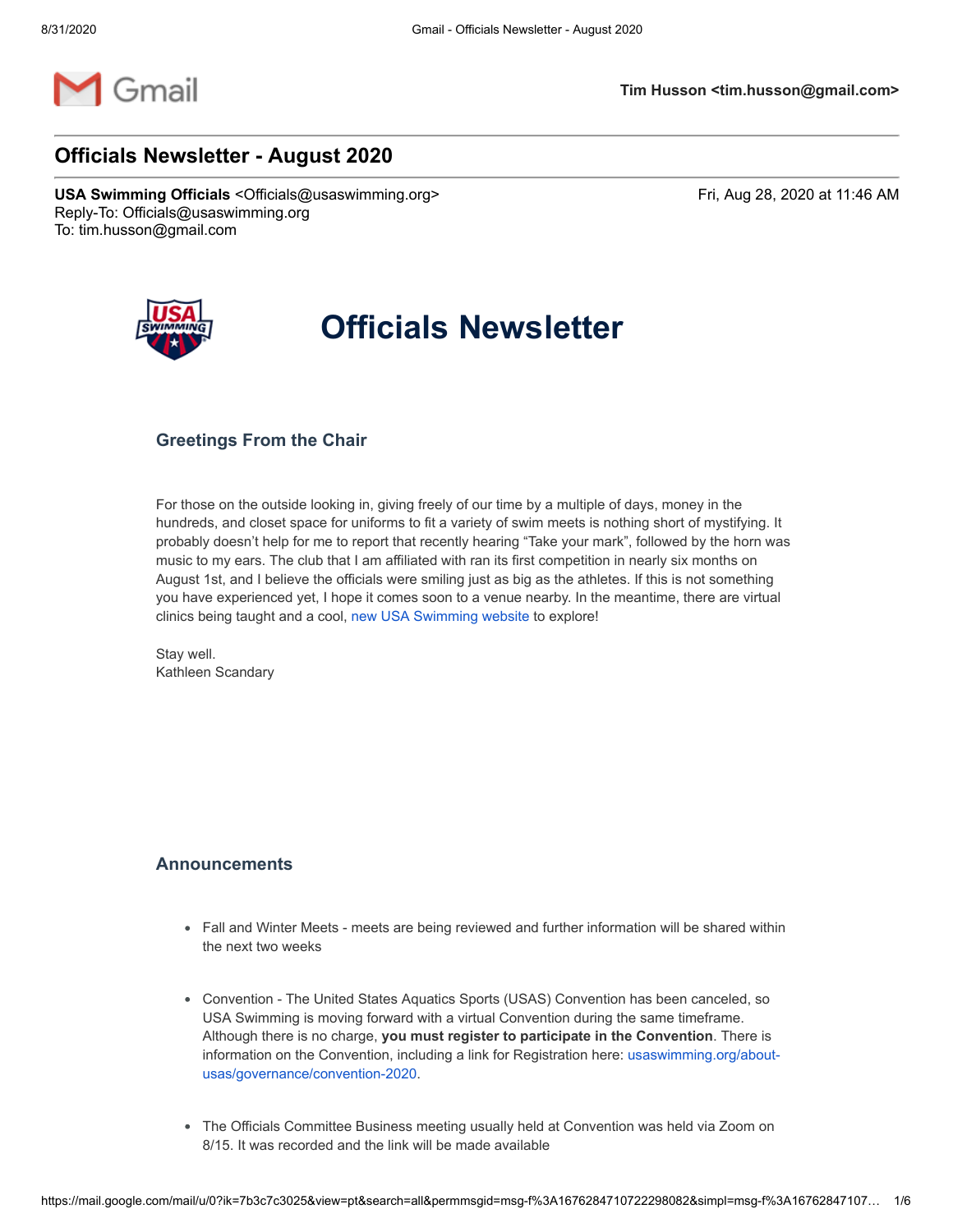## **NCAA Officiating Applications**

The application to serve as an official during the 2021 NCAA Swimming and Diving Championship is now open! Applications must be completed by Monday, October 5, 2020. The application can be found [by visiting the NCAA Officials section on the USA Swimming website or by following this link: 2021](http://pages.usaswimming.org/p0200K01cZ0B0swCZr0OoD0) NCAA Swimming and Diving Officials Application.

In order to receive consideration for an officials position, applicants must successfully complete the rules test with a minimum score of 85 percent on or before October 12, 2020. The rules test is located on the USA Swimming website in the NCAA officials section or can be accessed by going to [www.usaswimming.org/ncaaofficials](http://pages.usaswimming.org/m000wB0020BZ1rOoCEQ0KZ0). Test results are good for two years; therefore, you do not need to complete the test until September 1, 2021 if you successfully passed after September 1, 2019.

Rules questions and/or interpretations should be directed to Greg Lockard, Secretary-Rules Editor at [greg@swimdiverules.com.](http://pages.usaswimming.org/O0E0O2BZ0000wKrR0C0Z1oC) Questions regarding the NCAA Official's Application can be sent to Robin Hale at [rhale@ncaa.org](http://pages.usaswimming.org/idDK0wC1Otr00Z000oB0Z02).

## **FINA Pool Officials**

Every two years, a new FINA list is nominated. We announced the Open Water Officials in the June newsletter and now the pool officials have been approved.

Please congratulate the new FINA Starters - Jason Johnson (NT), Anissa Kanzari (OH) and the new Referees Peter LaGow (MD) and Trish Martin (NC)!

### **Provisional Official**

This non-membership certification has been extended to December 31, 2020 in order to accommodate for the continuation of restrictions set upon the sanctioning of meets in all LSCs. [Click here](http://pages.usaswimming.org/tZZO0B0GKo0r700wC20001k) for the steps to certification.

https://mail.google.com/mail/u/0?ik=7b3c7c3025&view=pt&search=all&permmsgid=msg-f%3A1676284710722298082&simpl=msg-f%3A16762847107… 2/6 Please remember that the 25 question PO test is a Google doc that is accessed from the Provisional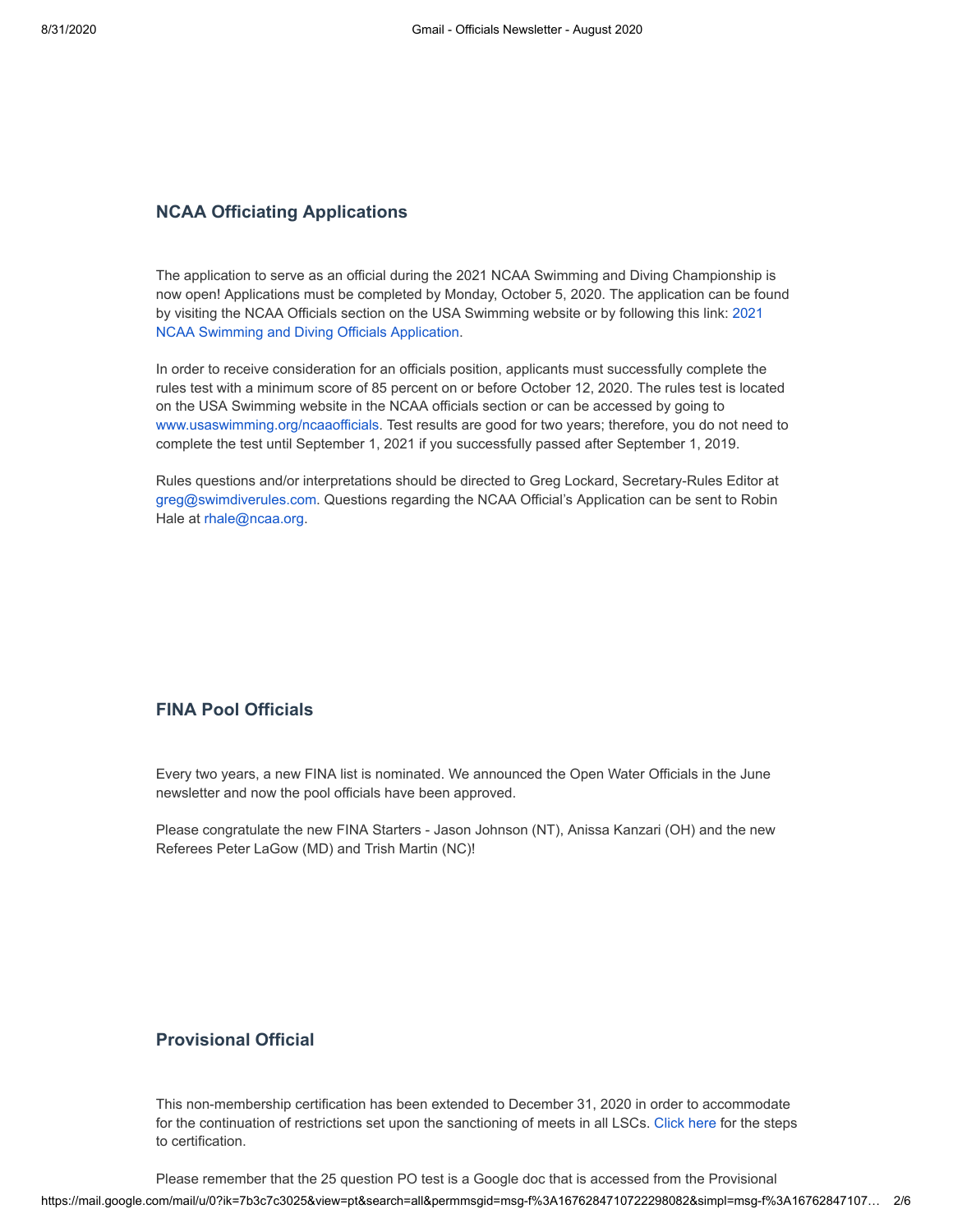Officials information on page 2, "Testing (5 events)". It does NOT appear on the web site under testing. [Click here](http://pages.usaswimming.org/Y0Z2D0ewO00Bo000rCK0uZ1) to view the information.

## **Virtual Meets**

#### *By Suzanne Heath, Eddie Hughes, and Lisa Olack*

Virtual meets allow club teams to compete against each other while swimming locally within their own LSC or across different LSCs. A team may swim a virtual meet as an intrasquad competition at different venues, or teams may compete against each other. These meets have been part of the YMCA competition schedule for many years and have been held in several different parts of the country by USA teams as well. The information shared by the "Y" organization has helped to create opportunities for competition among USA Swimming members with the re-opening of pools that were once closed as a response to the coronavirus pandemic.

The competition is held as a single meet but can have multiple sessions taking place at different sites and at different times as long as the start and end dates are the same. Meet names do not have to be the same but the start and end date **must** be the same. All venues shall complete their competition within a ten (10) day period. A swimmer's age on the start date established for all venues shall determine the swimmer's age for the entire meet regardless of when a venue begins their sessions.

Every team agrees upon the session format for stroke and distance as stated in the Meet Announcement. The order of events must be followed so that each site's results can be merged and uploaded into the SWIMS database. If sanctioned by an LSC, USA Swimming Rules for the conduct of the competition, including timing and officiating, apply to all teams competing in the Virtual Meet. Sanctioning is not required when the goal of the meet is to simply let the athletes have the fun of the experience.

- **If running the virtual meet within the same LSC** 
	- Host team responsibilities include, but are not limited to:
		- Development of meet announcement
		- **Drder of events**
		- **Fee structure, if applicable**
		- Application for sanction
		- **Pre-meet registration recon submission according to LSC policy**
		- **The merging of the meet for scoring and awards, if applicable**
		- **Submission of any fees according to LSC policy**
		- Submit file for uploading to SWIMS after merging and scoring/placing
		- For OTS, identify administrators from each venue to enter official sessions
- If running the virtual meet **in multiple LSCs**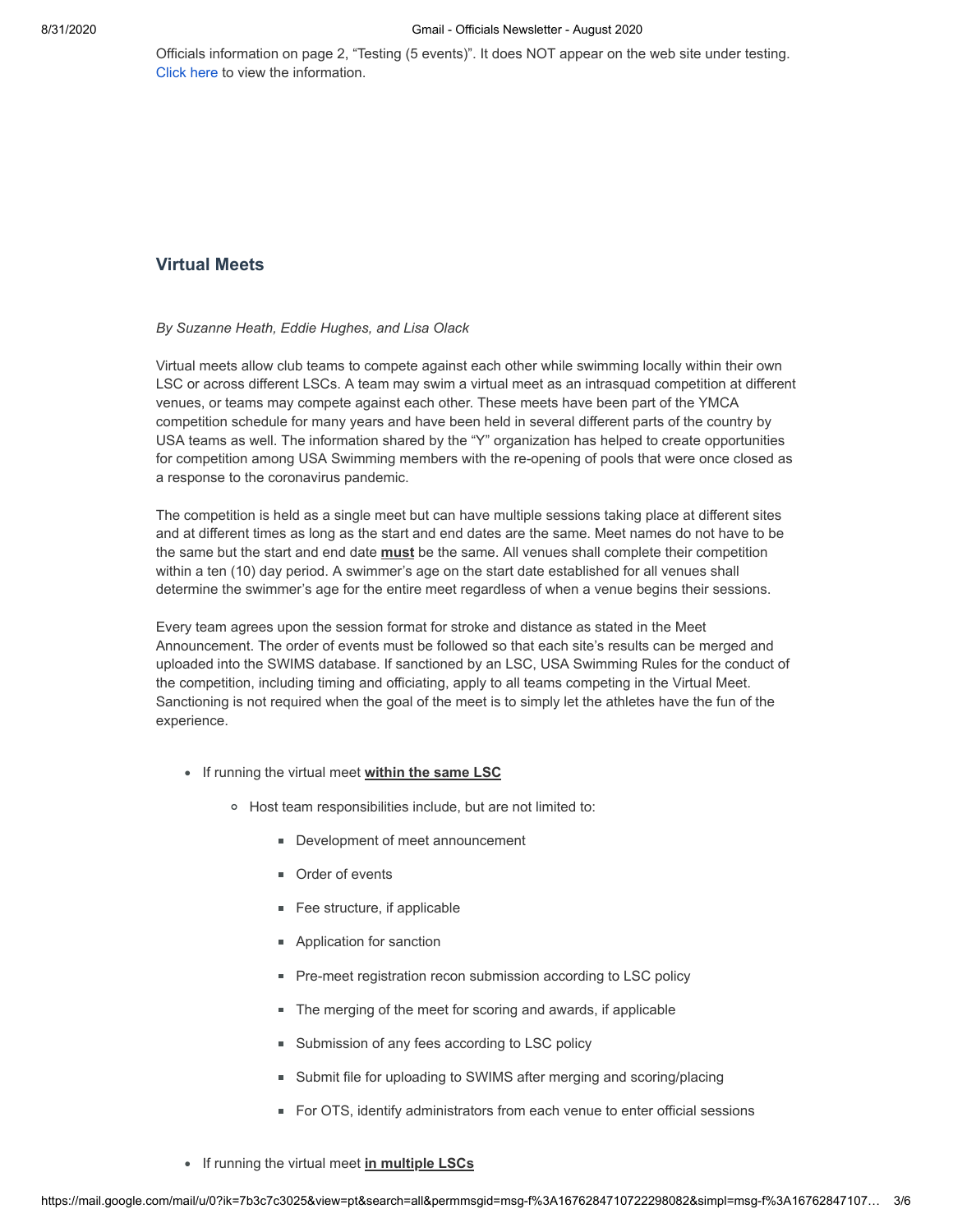- Host team determined with the above responsibilities
- Additionally, each LSC venue responsibilities include but are not limited to:
	- **Application for sanction**
	- **Fee structure, if applicable**
	- **Pre-meet registration recon submission according to LSC policy**
	- **Submission of any fees according to LSC policy**
	- For OTS, identify administrators from each venue to enter official sessions

## **Timing Clarifications**

*Question:* A team is only using semi-automatic timing. Rule 102.24.3A(2) states (paraphrasing) 2-3 timers per lane when semi-auto timing is utilized as the primary. Are there any exceptions to this requirement?

*Answer:* No. The semi-automatic timing in this case must also use 2 or 3 buttons. Since it is the "primary" system, you must also have a manual watch on each lane in the event there is a malfunction. Rule 102.24.3C.

Remember that Rule 102.24.1D provides:

"Except when the primary system consists of watches, backup timing shall be provided for all competitors. **No swimmer shall be required to re-swim a race due to equipment failure which results in unrecorded or inaccurate time or place.** It is the Meet Director's responsibility to provide the proper timing systems so that swimmers can expect to achieve official times that will satisfy the requirements of 102.24.1C."

*Question:* Can timers time from the side of the pool or the stands?

*Answer:* Nope. Timers are required to be behind the blocks at the finish. Rule 102.17.3 states:

"B *Stand directly over the assigned lane at the finish* to observe a touch above, at, or below the surface of the water and stop the watch and/or push the semi-automatic system button when any part of the swimmer's body touches the wall."

## **Tech Suit Rule for 12-and-Unders Begins September 1**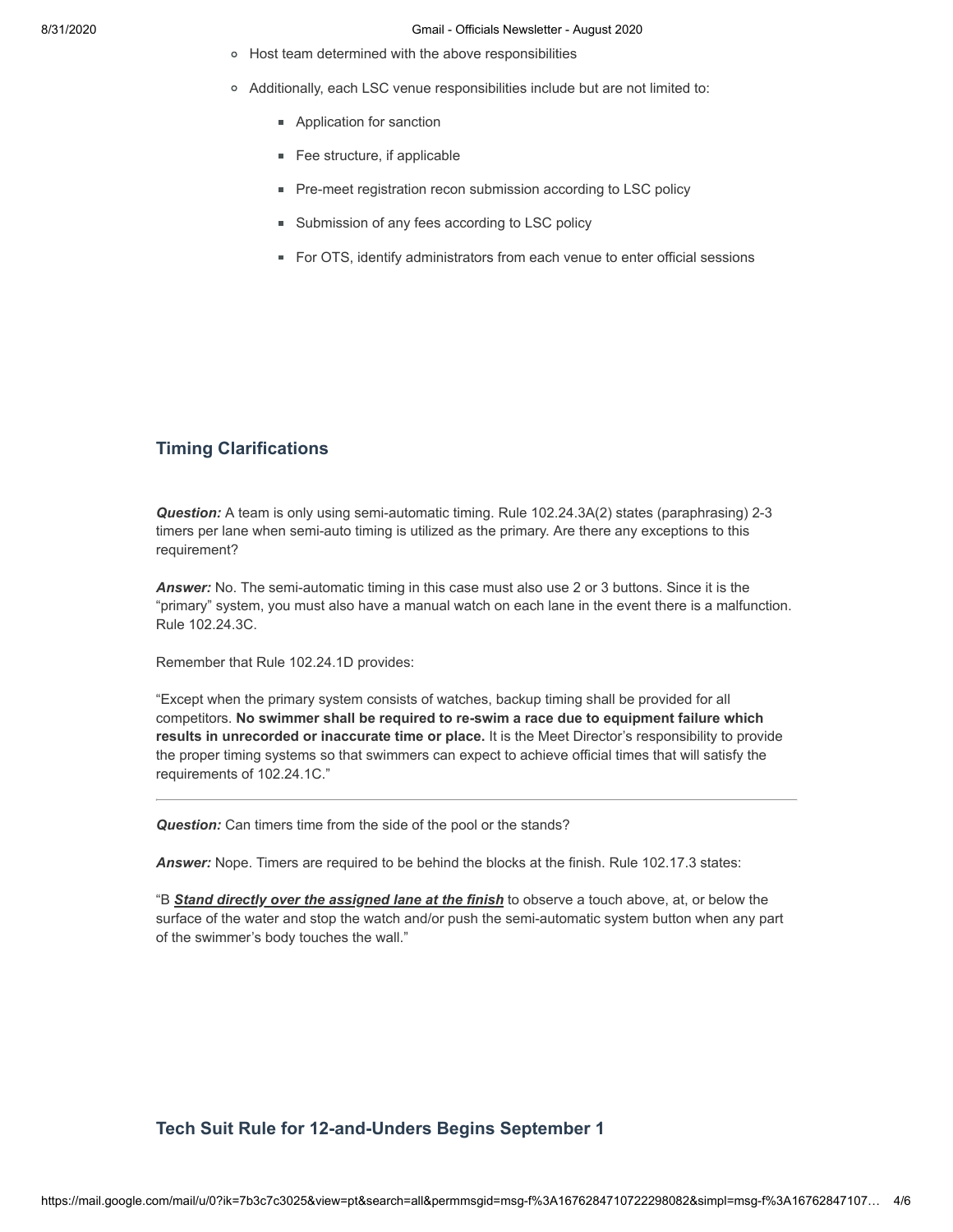#### 8/31/2020 Gmail - Officials Newsletter - August 2020

Any suit that does not have the FINA logo on it is approved for 12-and-Under use. There are a handful of suits on the market that have the FINA logo that would be considered legal for age-group competition because they do not meet the definition of what is deemed a technical suit. These suits and only these suits will bear an additional check mark logo developed by USA Swimming to indicate that the suit is compliant with the rule. This check mark will be placed to the left or right of the FINA logo on the suit; an example can be viewed in the article linked below.

Below are complete lists of the suits that will be restricted for athletes 12 and under, and then a list of those tech suits that will be allowed for athletes 12 and under:

- [Restricted 12-and-under tech suits](http://pages.usaswimming.org/P000w0ZKrC0Ol20G0o8Z1B0)
- [Approved 12-and-under tech suits](http://pages.usaswimming.org/m000wD0020BZ1rOoCES0KZ0)

More resources, including a breakdown of restricted suits by brand, check-mark example, FAQ document and a short video featuring Leah Smith, can be found found [here.](http://pages.usaswimming.org/B100EK0Zw00020EC0oTrOBZ)

## **Renewal of National Officiating Certifications**

It has been brought to the attention of the NOC that there is still confusion regarding expiration of National Certifications. Please note that your LSC Officials Chair was sent a clarification from Matt Wilson. The information was also posted on the website [here.](http://pages.usaswimming.org/LB20ZC0010vD0KfoO0r0Z0w)

If you have questions about your LSC certifications your LSC chair can provide the most accurate answer.



## **Officials Excellence Award**